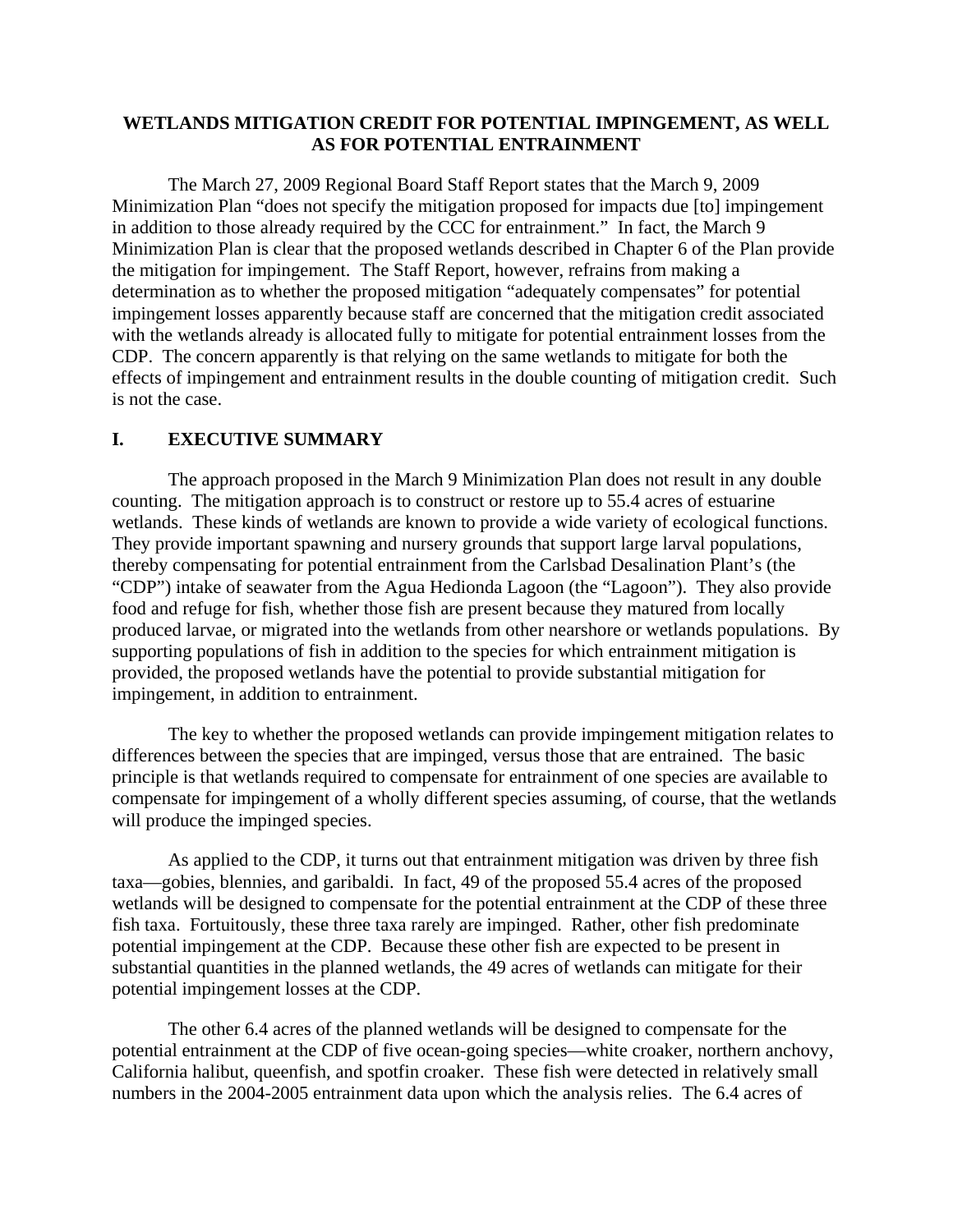planned wetlands are expected to produce many fish other than these five ocean-going species. The expected production of these other fish in 6.4 acres is available to compensate for their potential impingement at the CDP.

We the undersigned have cross-checked each other's work and have considered whether we each are claiming credit for the same benefits of the proposed wetlands. We are confident that such is not the case, and that the proposed plan is based on sound ecological and biological accounting. The ecological functions of the proposed wetlands are sufficient, and sufficiently distinct, to provide for mitigation of both entrainment and impingement. Our conclusions may be summarized as follows:

- No Prior Singular Dedication: The commitment to create or restore up to 55.4 acres of wetlands did not result in the dedications of those wetlands to a singular biological function—compensation for entrained larvae. In fact, wetlands provide robust ecosystems that can serve multiple purposes such as compensating for impinged fish as well as entrained species.
- Impingement Credit in the 49 Acres: The entrainment mitigation uses up the portion of biological production related to gobies, blennies, and garibaldi. This mitigation commitment rules out counting towards impingement mitigation the presence of these three species in these acres. Many other fish, however, including many that are impinged (e.g., topsmelt), are expected to be produced or otherwise inhabit the 49 acres. The presence of juvenile and adult stages of these fish is available to serve as impingement credit. Included among such fish are the five previously identified ocean-going species since these 49 acres provide no entrainment mitigation for them.
- Impingement Credit in the 6.4 Acres: These wetlands were required to compensate for entrainment of larvae of the five above-listed ocean-going species. This rules out counting towards impingement mitigation the presence of these five species in these acres. Many other fish, however, including many that are impinged, are expected to occur in the 6.4 acres. Juvenile and adult stages of such fish are available to serve as impingement credit. Included in such impingement credit are blennies, gobies and garibaldi since these 6.4 acres are not earmarked to provide entrainment mitigation for them.
- Adequacy of Impingement Mitigation: Estimates based on anticipated productivity values demonstrate that the proposed wetlands will produce ample fish biomass to offset potential CDP impingement. We based our calculations on a very conservative assumption of 4.7 kilograms per day ("kg/day") of impingement, corresponding to 1,715.5 kg/year. About 11.5 acres of intertidal mudflats and subtidal habitat are very likely to produce this much fish biomass of impinged species, as demonstrated by Mr. Nordby, and not including any goby, blenny, or garibaldi production in the 49 acres. 11.5 acres represents about 20 percent of the overall planned acreage. As is clear, the reality is that the proposed wetland will over-mitigate for impingement, and probably to a very substantial degree.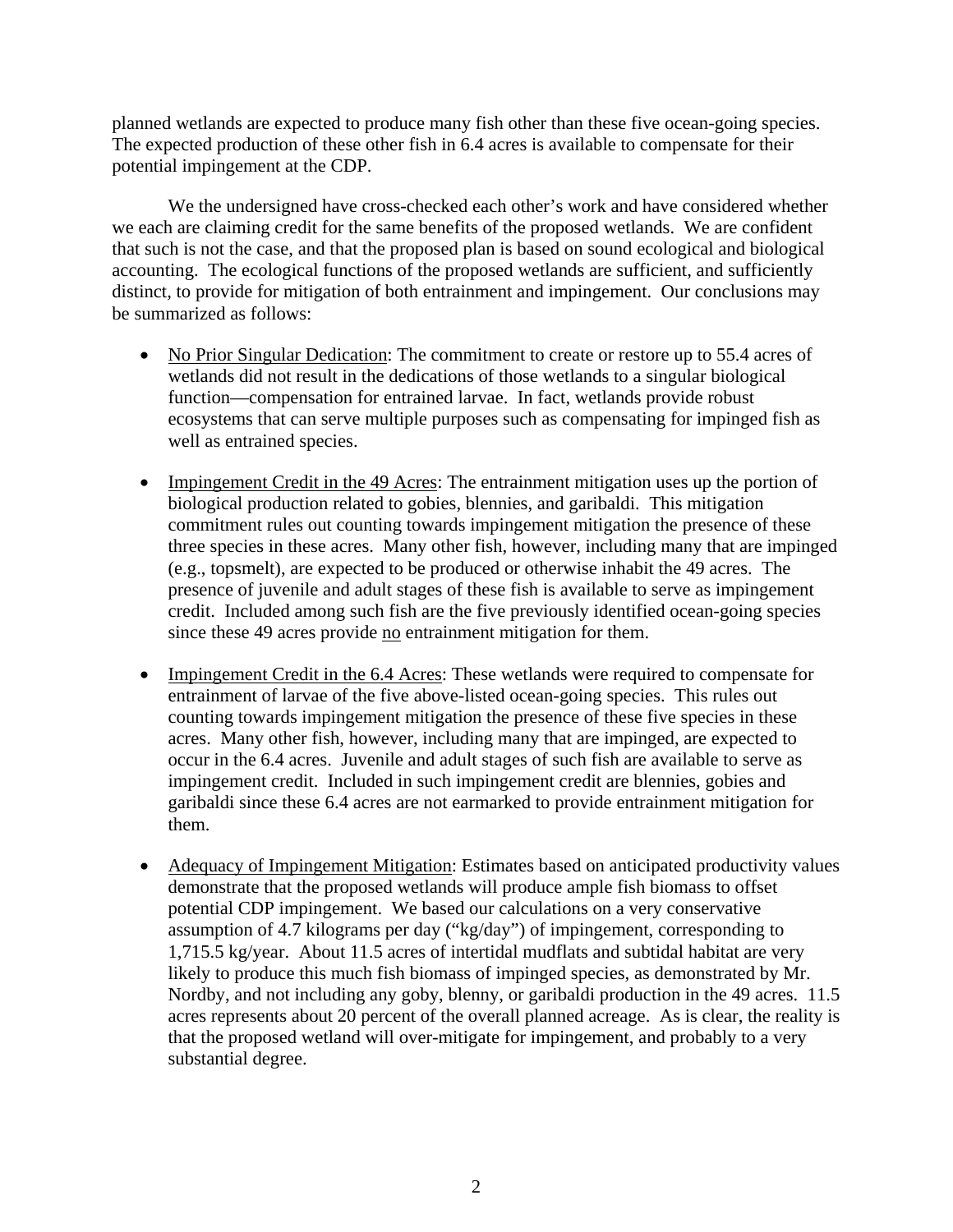- Conservative Nature of Proposed Mitigation: It bears emphasis that the proposed mitigation is based on a number of conservative assumptions and a conservative scenario, providing the highest level of confidence as to the adequacy of the proposal. Key points in this regard are as follows:
	- 1. Stand-Alone Operations Used as a Conservative Basis: We understand that the RWQCB is authorizing only CDP operations while the EPS also continues to operate, at least intermittently. Our analysis, however, assumes that the CDP is operating independently of the EPS and ascribes to the CDP full mitigation responsibility for all entrainment and impingement associated with 304 million gallons per days ("MGD") of flow (i.e., the feedstock needs of the CDP). In reality, the EPS will continue to provide the CDP with a substantial percentage of its feedstock needs, and the EPS is responsible—not the CDP—for entrainment and impingement associated with meeting its cooling water needs. In this regard, our evaluation is very conservative.
	- 2. Potential Impingement Likely Lower Than 4.7 Kg/Day: Our calculations based on the long-established relationship between flow and impingement suggest that actual impingement at the CDP is likely to be on the order of 1.5 to 2.2 kg/day. The 1980 study of impingement at the EPS established a "direct" and "significant" relationship between flow and impingement at the EPS. The 2004-2005 study is consistent with these earlier findings. Yet, we assumed a value of 4.7 kg/day after receiving substantial feedback from RWQCB staff that it wished us to explore various calculation methods. We do not want to be misunderstood that we embrace calculation methods that reject the flow-impingement relationship, or require the use of outlier data as if those events will re-occur with frequency. Our use of 4.7 kg/day value is very conservative and likely unrealistically overstates impingement.
	- 3. No Compensatory Mortality Assumed: Dr. Raimondi expressed concern that our approach might be assuming compensatory mortality. Such is not the case. If we had assumed compensatory mortality, the mitigation acreage would have been much less than 55.4 acres. Compensatory mortality is the theory that natural systems can respond to larval losses without experiencing any loss at the juvenile and adult population stages. We actually assumed *proportional* loss across all life stages. That is why the 49 acres for goby, blenny and garibaldi larval mitigation is not also available to mitigate for impingement of juvenile and adult forms of these species. With this explained, we also wish to point out that most ecologists, including the undersigned, believe in compensatory mortality. In fact, without it, Agua Hedionda Lagoon would be depauperate—not the rich environment present there today. The assumption in our mitigation estimates, which ignore *compensatory* mechanisms, and assume *proportional* loss, is conservative.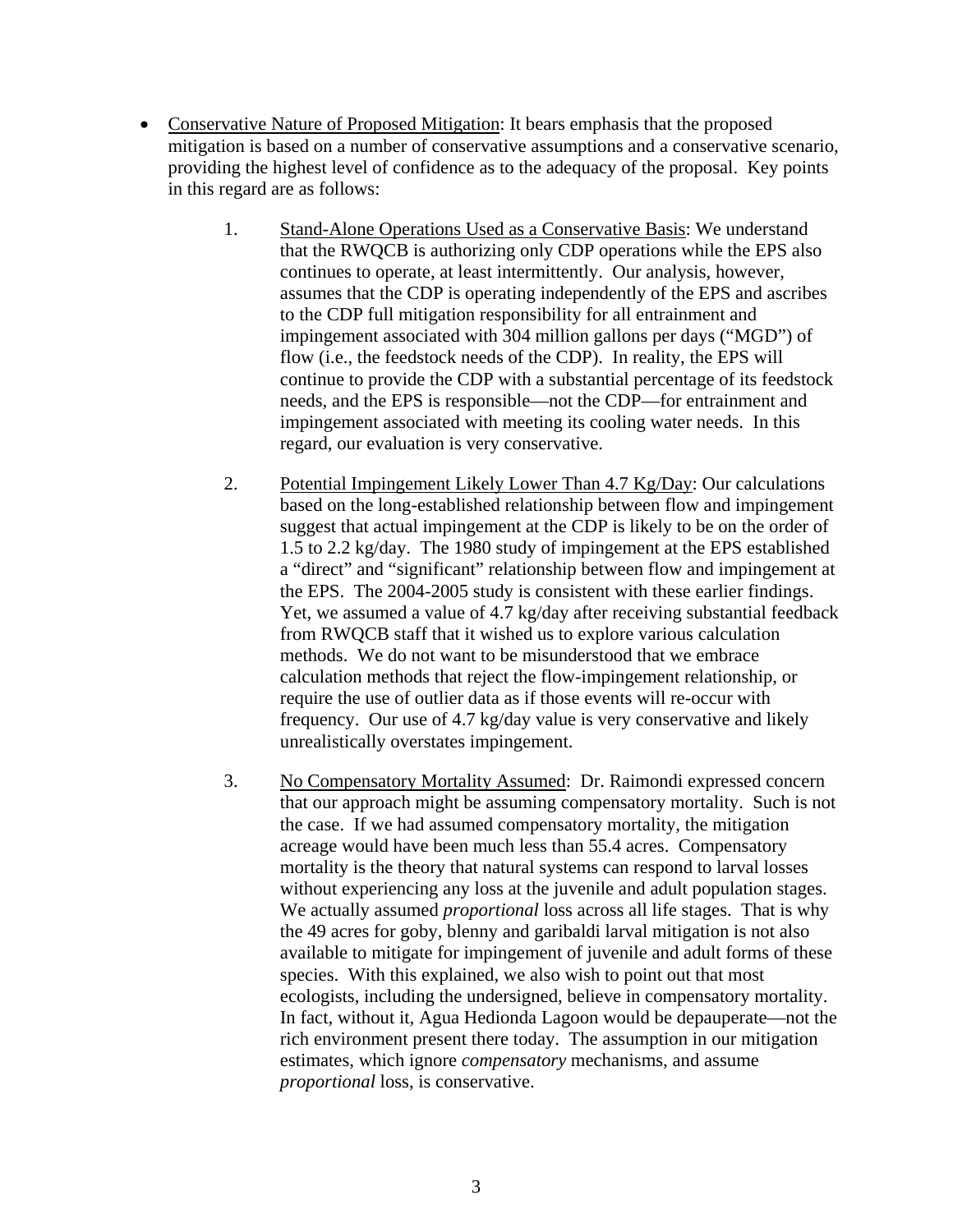4. Compensation Provided for *All* Potential Entrainment and Impingement – Staff acknowledge that there were no threatened or endangered species detected in the 2004-2005 field program. It also is the case that not all species detected in the field program have commercial and/or recreational value. Yet, our approach compensates regardless of the value, or lack thereof, of any species. Our approach introduces yet another level of conservatism into the proposed mitigation.

The remainder of this document describes in some further detail our assessment of the specious double-counting claim.

# **II. THE PROPOSED WETLANDS WILL PRODUCE MANY ECOLOGICAL BENEFITS**

The proposed wetlands were based on scientific methods to ensure that they provide an environment capable of compensating for the potential entrainment losses from the CDP. These methods do not rule out the potential for the wetlands to compensate for other losses, such as those due to potential impingement. As described below, wetlands provide a wide variety of benefits, promoting and serving a wide range of ecological functions. It is plain that not all of these benefits have been earmarked for entrainment mitigation.

#### A. Estuarine Wetlands Contain Salt Marshes, Which Generate Primary Productivity

The proposed wetlands restoration project will produce tidal estuarine habitats, which are among the most productive areas on earth.<sup>1</sup> These estuaries typically consist of various habitats, including: (a) shallow subtidal habitat<sup>2</sup>; (b) intertidal mudflats; and (c) intertidal salt marshes, which depending on elevation, are alternately inundated and exposed by the tide.

The intertidal salt marsh is the major engine of an estuary's high productivity. The salt marsh supports vascular plants and algae that produce biomass from sunlight through photosynthesis. This biomass provides energy to many of the organisms in the vicinity of the marshes. An increase in a salt marsh's vegetative biomass over a given time period is referred to as the marsh's "primary productivity." This productivity eventually transfers to higher order consumers, such as invertebrates, fish and birds. In order to estimate the food that is available to higher order consumers, ecologists measure the primary productivity of salt marshes.

To assess the primary productivity of vascular plants, replicate plots of vegetation are harvested over time (e.g., one growing season). They are then sorted by species, dried in an oven and weighed.<sup>3</sup> These data provide an annual curve for biomass plus estimates of yearly

<sup>&</sup>lt;sup>1</sup> Larry G. Allen, *Seasonal Abundance, Composition, and Productivity of the Littoral Fish Assemblage in Upper Newport Bay, California*, 80 Fishery Bull. 769 (1982).

 $2$  In southern California, shallow subtidal habitats are usually two meters deep or less.

 $3$  Dry weight is used in biomass estimates because different plant species contain different amounts of water in their tissues and comparisons of wet weight would overestimate the relative productivity of plants that contain more water. For example, cordgrass, a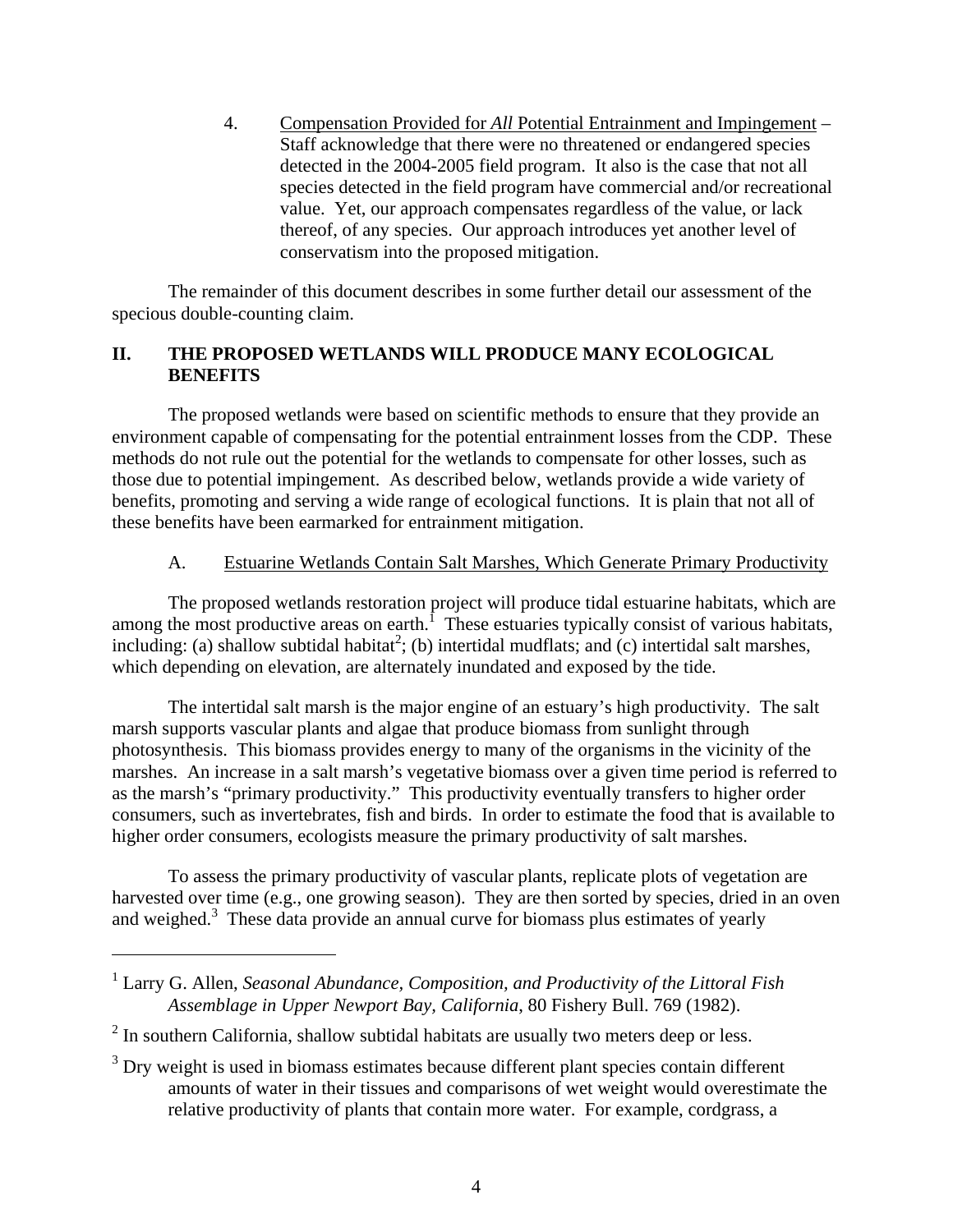production. Primary productivity of benthic algal communities is measured indirectly by measuring differences in oxygen concentration in light and dark plexiglass or glass chambers. These results are mathematically converted to grams  $DW/m2/year<sup>4</sup>$ .

#### B. Wetlands Also Deliver High Secondary Productivity

 $\overline{a}$ 

The biomass of the vascular plants and algae decompose and pass along the food web to fish and invertebrates. A "food web" is a pattern of relationships among organisms that eat and are eaten in the ecosystem. Some algae may be grazed directly by both fish and invertebrates. The fish and invertebrates convert these foods into body mass, or growth, a process known as secondary productivity. This new biomass represents the secondary productivity.

Measurements of the efficiency of transferring primary productivity into secondary productivity are complex and highly variable. One conservative estimate is that approximately 10% of primary productivity is transferred at each step of the food web.<sup>5</sup> Thus, if there are  $1,500$ g DW/m<sup>2</sup>/year of primary productivity available, approximately 150 g DW/m<sup>2</sup>/year of secondary productivity could be assimilated in a one-step food web where the plants (primary producers) are directly grazed on by herbivores. Approximately 15 g  $DW/m^2$ /year would then be available for biomass production in a two-step food chain, and so on.

Secondary productivity estimates of fishes in southern California estuaries are among the highest recorded.<sup>6</sup> Short food chains that transfer the high primary productivity of the salt marsh to higher order consumers are often cited as one of the mechanisms responsible for these high secondary productivity estimates. This is known as "telescoping" the food chain in the terminology of Odum.<sup>7</sup> Just as a telescope brings distant images closer, the wetlands bring the end product of the food chain—i.e., assimilation and growth—closer in space and time to the primary productivity that underlies it. In his study of fish productivity in the Upper Newport Bay

vascular, or "rooted", plant which dominates the low marsh of southern California estuaries, has a relatively low water content compared to pickleweed, a succulent plant that dominates the mid and upper marsh elevations. Drying the plant tissues allows a more accurate comparison of the relative contribution of each to the overall productivity.

- 4 Joy Zedler et al., *Primary Productivity in a Southern California Estuary*, *in* Coastal Zone '78; Symposium on Technical, Env'l, Socioeconomic & Regulatory Aspects of Coastal Zone Mgtm. 652 (ASCE, 1978).
- <sup>5</sup> *See* Boesch, Donald F. and Turner, R. Eugene, *Dependence of Fishery Species on Salt Marshes: The Role of Food and Refuge*, 7 Estuaries and Coasts 463 (1984) (*citing* L. R. Pomeroy, *Secondary Production Mechanisms of Continental Shelf Communities*, quoted *in* Ecological Processes in Coastal and Marine Systems 163-86 (R. J. Livingston, ed., 1979).
- <sup>6</sup> *See* Larry G. Allen, *supra*, at 786 (suggesting that the high productivity of the saltmarsh is efficiently transferred to these organisms).
- 7 W. E. Odum, *Utilization of the Direct Grazing and Plant Detritus Food Chains by the Striped Mullet Mugil Cephalus*¸ *in* MARINE FOOD CHAINS 222-40 (J. H. Steele ed., 1970).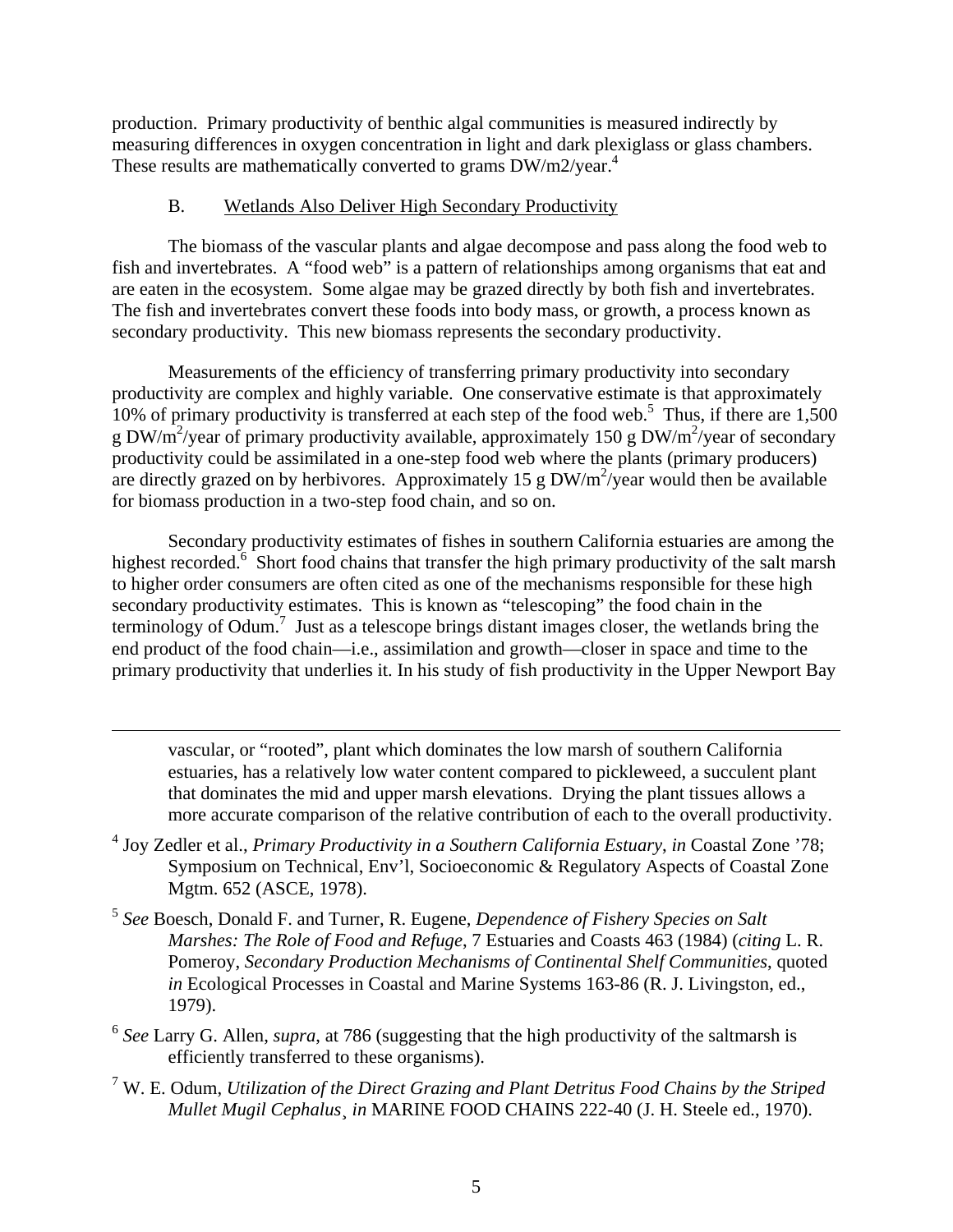(discussed in Section IV, *supra*), Allen notes that "[t]here is little doubt that this assemblage represents an example of 'food chain telescoping' as described by Odum (1970)."

A salt marsh's primary productivity transfers to other organisms in addition to fish. Benthic invertebrates, such as bivalves, filter detritus and algae and convert it to biomass. Epibenthic invertebrates, such as snails and shrimp, graze on algae and detritus. Birds exploit numerous foods that are the products of the salt marsh primary productivity. While some of these trophic relationships are undoubtedly more complex than the telescoped food chains alluded to by Odum, the basis for all of them is the salt marsh.

Odum describes the productivity of these systems as follows:

"[S]ilversides, killifish, and flounders… and other species…move back and forth with the tides, feeding on benthos of the intertidal zone when it is covered with water. Likewise, shorebirds move back and forth on the intertidal zone hunting for food when it is uncovered. It is remarkable that anything is left after these alternate attacks from land and sea!"<sup>8</sup>

Nevertheless Teal explains, "things are 'left' to support the continual trophic need of the estuary because healthy tidal marshes produce enormous quantities of food and possess the habitat, structure, and functional linkages to make that food readily available on an ongoing basis to consumer organisms like invertebrates, fish and birds using the estuary and nearby coastal oceans."9

# C. Estuarine Wetlands Support Larval Production

 $\overline{a}$ 

Estuarine wetland ecosystems are important spawning and nursery grounds for fish. These systems are especially important to what are commonly referred to as "estuarine dependent" fishes—i.e., those species that spend their entire life cycle within the estuary. Other fishes that exploit the estuarine environment include "marine transient" species. Marine transient species may use the estuary during a phase of the life cycle, but they eventually migrate out of the estuary to the nearshore and offshore environments.

Among estuarine dependent fishes, adults and juveniles are distributed within the estuary according to their preferred position in the water column, the abundance of their food source, substrate preferences and other habitat preferences. Some fish are strong swimmers and live in the water column of the shallow waters; these are referred to as "pelagic" species. Others prefer the bottom; these bottom dwellers are known as "demersal fishes."

<sup>8</sup> John M. Teal, PSE&G Renewal Application, *Attachment G-2*, *Salem Generating Station, Permit No. NJ00056222*, at 12 (March 4, 1999) (*citing* Eugene P. Odum, Fundamentals of Ecology (1953)).

<sup>9</sup> John M. Teal, supra, at 12 (*citing* John Teal & Mildred Teal, Life and Death of a Salt March (1969)).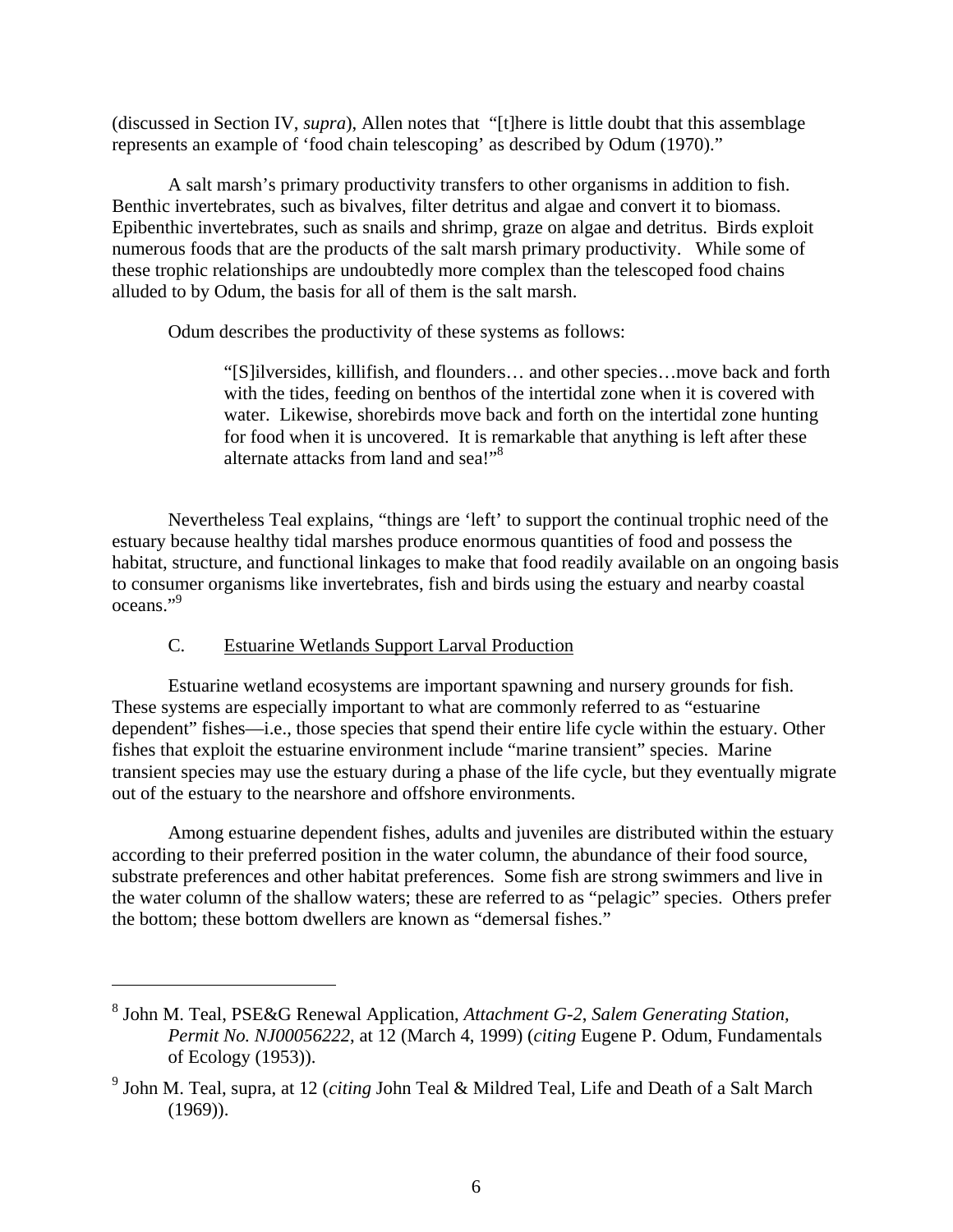The habitat preferences of the adults determine their spawning areas. Pelagic species typically have floating eggs that contain oil globules for buoyancy. Demersal fishes may or may not have floating eggs and some may attach their eggs to the substrate.

As stated, estuarine dependent fishes complete their life cycles within the estuary and their preferred spawning grounds are determined by the habitat preferences of the adults. For all estuarine dependent species, whether pelagic or demersal, retention of the eggs and larvae within the estuary is critical to successful reproduction. Eggs and larvae that are transported via the tides to the nearshore habitat do not survive to become adults. Some estuarine species have developed different mechanisms to ensure retention of eggs and larvae. For example, Brothers (1975) suggested that gobies time their spawning to coincide with spring tides (tides of less amplitude) to reduce tidal translocation to the nearshore habitat. Topsmelt attach their eggs to floating mats of macroalgae while gobies attach their eggs to the side of their burrows. Despite these measures, the larvae may still be exported to the nearshore by tides. Commonly, estuarine species produce vast numbers of eggs and larvae in order that some are retained and mature.

Gobies (Family Gobidae) are an example of a demersal estuarine dependent taxa. Several species of goby live their entire lives within the estuary, including the three species that comprise the CIQ goby complex.<sup>10</sup> These gobies live in burrows in the mud and attach their eggs to the sides of these burrows. Upon hatching, their larvae release into the waters of the estuary, grow and metamorphose into adults. Although natural mortality is high, estimated at greater than 99%, those that survive and mature continue the reproductive cycle.

Gobies very rarely survive outside of the estuarine environment. Tidal translocation to the nearshore environment is one of the main causes of mortality.<sup>11</sup> Goby larvae typically dominate the larval assemblage of southern California bays and estuaries with densities as high as  $63/m<sup>3</sup>$  reported during one reproductive pulse at Tijuana Estuary.<sup>12</sup>

#### D. Estuarine Wetlands Produce and Support Postlarval Fish

1

Postlarval fishes are described in "year classes" with the most recent recruitment from larval form into the adult/juvenile population referred to as "young-of-the-year", or the year one age class. It is these young-of-the-year fish that appear to benefit most from the estuarine environment. Such benefits include: (a) trophic support resulting in high growth rates, (b)

<sup>10</sup> The "CIQ goby complex" includes three different gobiied taxa*: Clevelandia ios*, *Ilypnus gilberti*, *Quietula y-cauda*.

 $11$  Edward B. Brothers, The Comparative Ecology and Behavior of Three Sympatric California Gobies (1975)(Ph.D Dissertation, University of California San Diego) (cited by Joy B. Zedler et al., The Ecology of Tijuana Estuary: a National Estuarine Research Reserve 55- 56 (NOAA Office of Coastal Res. Mgtm. Div. 1992)).

 $12$  Christopher S. Nordby, The Comparative Ecology of Ichthyoplankton Within Tijuana Estuary and in the Adjacent Nearshore Waters 79 (Nov. 29, 1982) (unpublished M.S. Thesis, San Diego State University) (on file with author).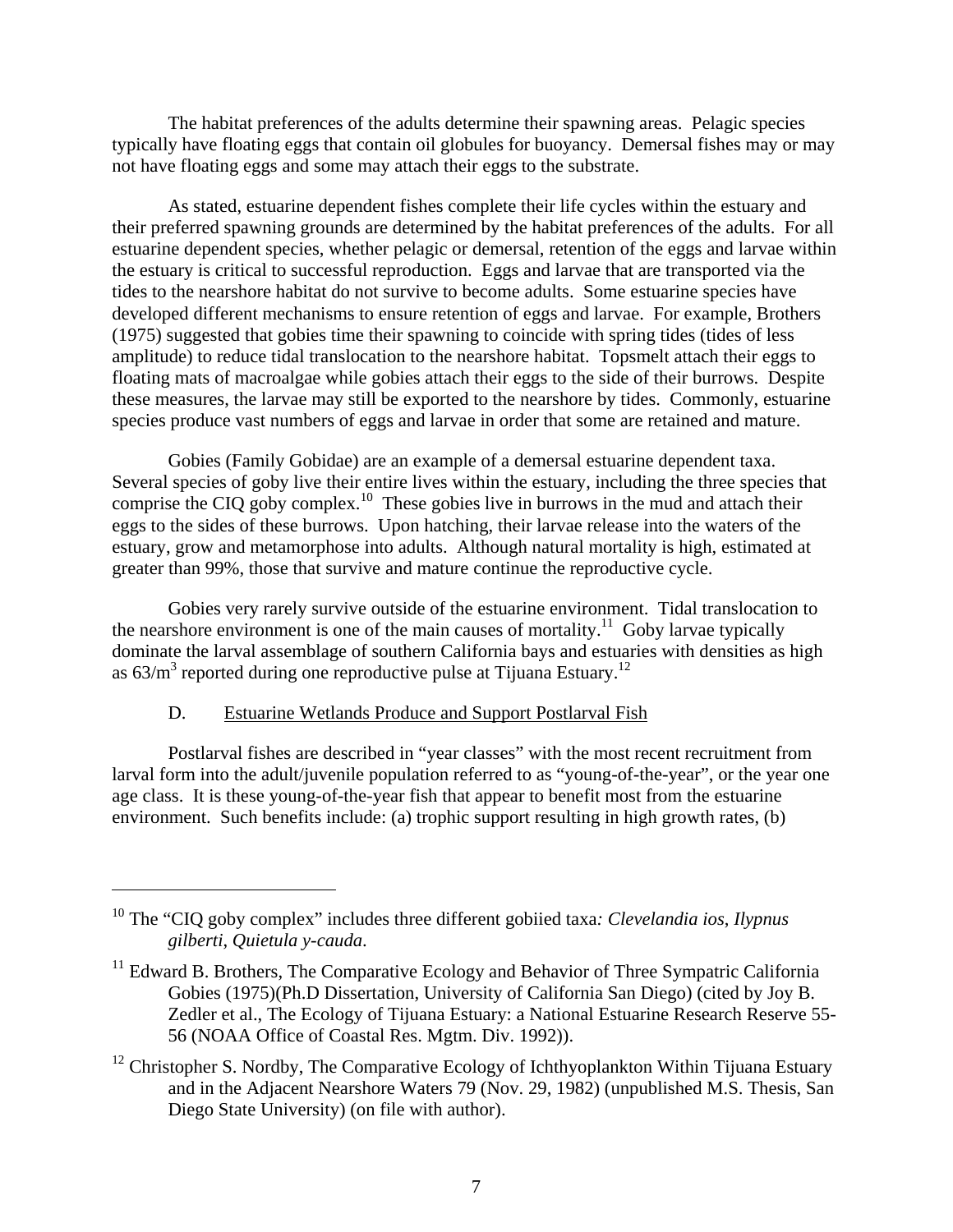increased survivorship due to lowered mortality, and (c) a suitable physio-chemical environment for development of young fishes. $^{13}$ 

## 1. Estuarine wetlands support high growth rates.

Trophic support involves the transfer of primary productivity to secondary producers. As discussed above, primary productivity from the salt marsh transfers along the food web to higher order consumers, thereby resulting in high growth rates.

## 2. Estuarine wetlands provide protection, which increases rates of fish survivorship.

Boesh and Turner explain:

"Implicit in the concept of salt marsh systems as nurseries for economically important fishes and invertebrates is that the shallow waters associated with the marsh provide protection for critical life history stages. In this manner marsh habitats may provide a refuge from predators which would otherwise decimate juvenile populations and lower potential yield to the fishery. A corollary hypothesis is that the shallow water-wetland interfaces provide habitat and refuge from predators for prey species and their ultimate availability to the predators."<sup>14</sup>

In southern California estuaries, larval and post larval topsmelt have been associated with the same floating mats of macroalgae to which their eggs are attached, an apparent refuge from predators.<sup>15</sup> Boesh and Turner<sup>16</sup> cite experimental evidence that shrimp may avoid predation by killifish by hiding among the leaves of artificial grass that provide cover.

# 3. Estuarine wetlands provide physio-chemical environments that support fish development.

The "physio-chemical environment" conducive to the development of young fish is a complex concept, but relates in part to higher water temperatures and nutrient availability. The shallow waters of estuaries are typically warmer than those of the near shore environment, especially during the winter.<sup>17</sup> The warmer water allows for a higher assimilation of food into growth, as less metabolic energy is required for maintaining body temperature. Because growth rates are faster in warmer, nutrient rich estuarine waters, fish spend less time in the smaller life

<sup>13</sup> Linda A. Deegan and Jeffrey E. Hughes, *Salt March Ecosystems Support of Marine Transient Species*, *in* CONCEPTS AND CONTROVERSIES OF MARINE TRANSIENT SPECIES 333 (Michael P. Weinstein & Daniel A. Kreeger eds., 2000).

<sup>14</sup> Boesch and Turner, *supra,* at 465.

<sup>15</sup> Nordby, *supra*, at 47.

<sup>16</sup> Boesch and Turner, *supra,* at 465.

<sup>17</sup> Deegan and Hughes, *supra*, at 333-65.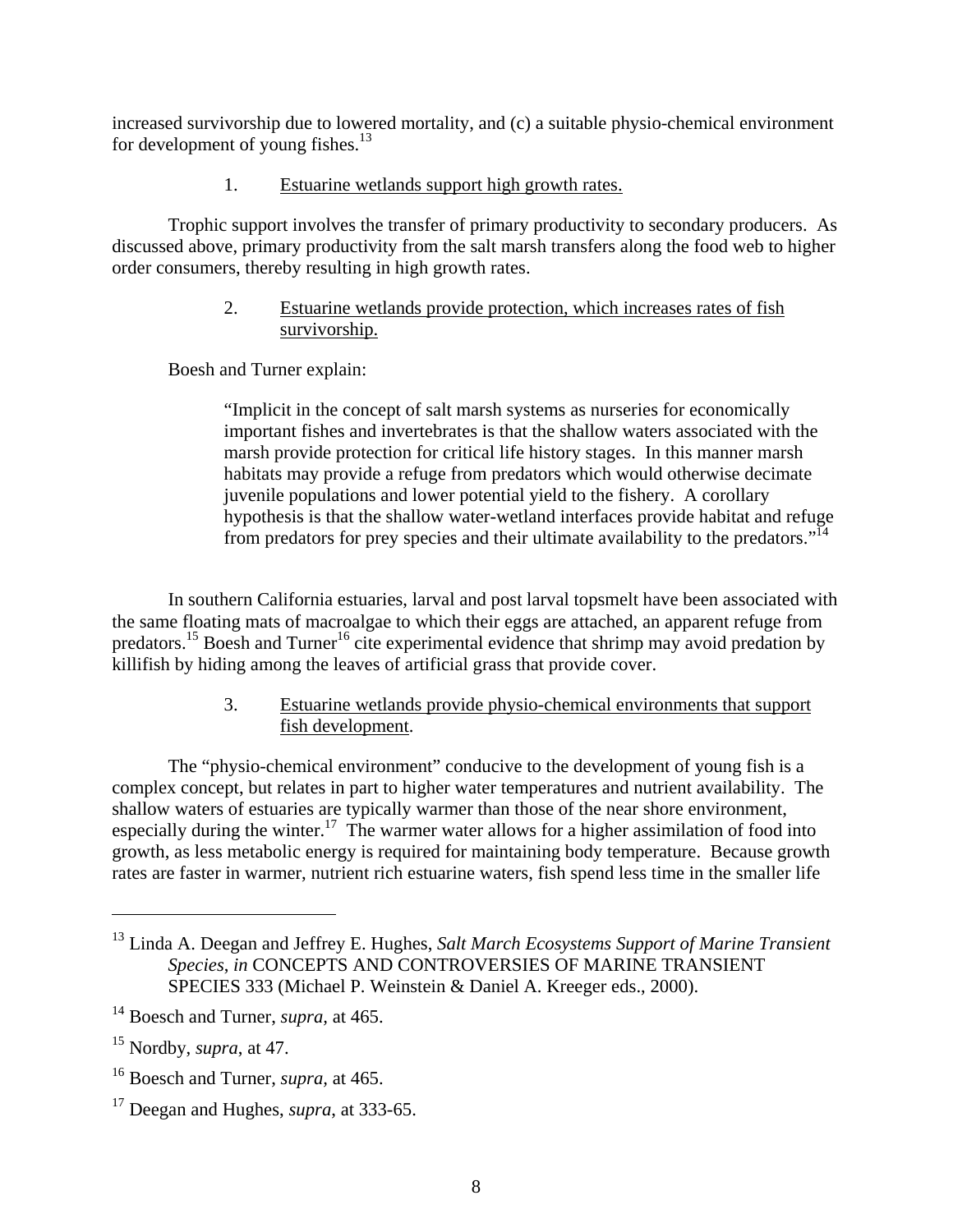stages with the associated higher mortality rates (e.g., predation). The availability of nutrients is the direct result of primary productivity and trophic support discussed above.

In addition to the goby, estuarine dependent fish species whose young-of-the-year derive these benefits include topsmelt, California killifish, longjaw mudsucker, diamond turbot and staghorn sculpin. These species contribute to the high productivity estimates of fishes referenced later in this discussion.

An estuary's physio-chemical environment also supports marine transient fish species in a variety of ways. For example, the California halibut typically spends the first year or two in the warm, protected waters of the estuary before migrating offshore. The striped mullet, on the other hand, spawns offshore but otherwise spends the majority of its life in the estuary. Other marine transient fish, such as the deepbody anchovy, may enter the estuarine environment on a high tide to forage or spawn, and exit the system shortly thereafter. All of these estuarine dependent and marine transient species are referred to collectively as the estuarine fish assemblage. The species of this assemblage contribute to the total fish biomass in the estuarine system.

## **III. THE PROPOSED WETLANDS WILL MITIGATE FOR POTENTIAL ENTRAINMENT BY PROVIDING HABITAT FOR ENTRAINED SPECIES**

The Empirical Transport Model ("ETM") and the Area of Production Foregone ("APF") method were used to estimate the wetlands acreage reasonably capable of compensating for entrainment losses that may occur at the CDP.<sup>18</sup> These techniques use species-specific information to drive mitigation calculations. In this case, the APF calculations were based primarily on the proportional mortality values of the three most commonly entrained lagoon species: the goby, blenny and garibaldi.<sup>19</sup> Mitigation acreage was also added to provide out-ofkind mitigation for five ocean-going species—smaller numbers of which were entrained.

# A. ETM Calculations Are Based on the Proportional Mortality Values for the Most Commonly Entrained Species

The ETM applies species-specific entrainment estimates to calculate mitigation acreage requirements.<sup>20</sup> When applying the model, scientists focus on those fish populations that are at

<sup>&</sup>lt;sup>18</sup> As explained in Minimization Plan Chapter 5, the ETM calculates what is known as the Area of Production Foregone ("APF")—i.e., the mitigation acreage required to offset entrainment losses.  $APF =$  Proportional Mortality (Pm) x Source Water Body (SWB).

<sup>19</sup> These three lagoon species also had the highest proportional mortality values. *See* Minimization Plan, Chapter 5, Table 5-7, p. 5-15.

<sup>20</sup> *See, e.g.*, Recommended Revised Condition Compliance Findings (approved December 10, 2008), p. 12 of 19 (explaining that the restoration site is expressly designed "to replace the numbers and types of species identified in the [entrainment] study as subject to entrainment.").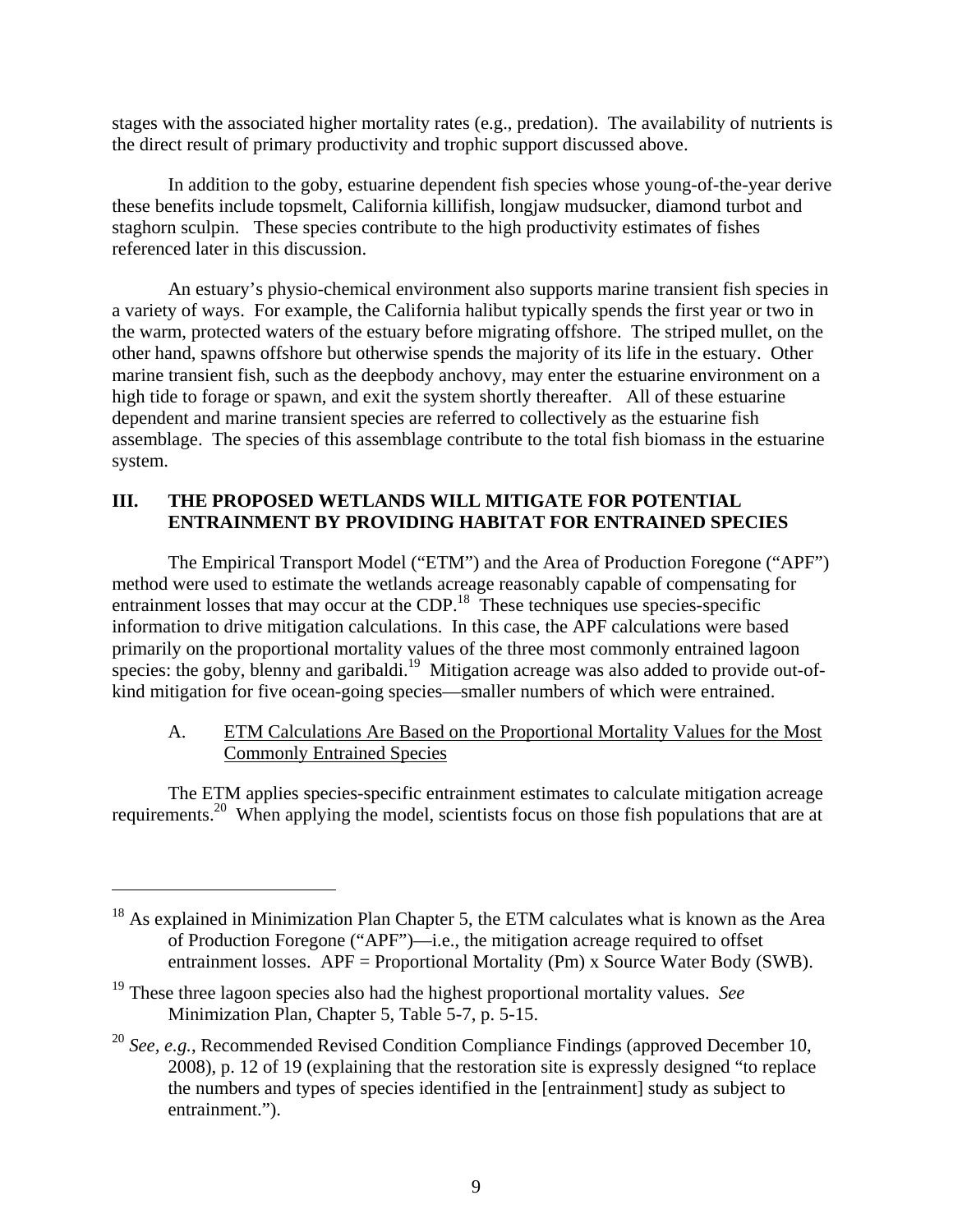risk of entrainment. The resulting APF is driven by proportional mortality<sup>21</sup> values "for each of the main species subject to entrainment." $^{22}$ 

The APF is calculated by multiplying the proportional mortality values for the most commonly entrained species by the size of the source water body (i.e., the area of water in which the most commonly entrained species are at risk of being entrained). The resulting APF value provides an estimate of the average area of habitat expected to add back the larvae of those species that were lost to entrainment.<sup>23</sup> Because the ETM is a species-specific model, it first requires identification of those species that are most commonly entrained.

## B. Gobies, Blennies and Garibaldi Are the Most Commonly Entrained Lagoon Species; the Intake Also Entrains Open Ocean Species to a Limited Extent

The 2004-2005 Tenera data show that entrainment at the EPS intake consists overwhelmingly of three lagoon fish species—gobies,<sup>24</sup> blennies, and garibaldi. Goby and blenny larvae alone account for nearly 95 percent of the larvae entrained at EPS.<sup>25</sup>

 Tenera found that the EPS intake also entrains to a limited extent the larvae of several open ocean species.26 Specifically, less than 5% of the larvae entrained at EPS are white croaker, northern anchovy, California halibut, queenfish, and spotfin croaker.<sup>27</sup>

C. Dr. Raimondi and the Coastal Commission Determined that 49 Acres of Estuarine Wetlands Will Provide In-Kind Mitigation for the Gobies, Blennies, and Garibaldi

1

 $21$  Proportional mortality compares the portion of a population at risk of entrainment to the portion of that population actually entrained. See, e.g., Recommended Revised Condition Compliance Findings (approved December 10, 2008), p. 10 of 19.

 $22$  See id. at 10.

 $^{23}$  Recommended Revised Condition Compliance Findings (approved December 10, 2008), p. 10 of 19.

<sup>24</sup> The EPS intake actually entrains the larvae of three different gobiied taxa (i.e., *Clevelandia ios, Ilypnus gilberti, Quietula y-cauda*, i.e., the CIQ Complex). The three species in the CIQ complex have been combined for analysis in the present study because it is not possible to distinguish between them at the small sizes typically collected in the plankton tows. *See* Impingement Mortality and Entrainment Characterization Study, Effects on the Biological Resources of Agua Hedionda Lagoon and the Nearshore Environment at 3-28 (Tenera Env't. 2008).

<sup>25</sup> *See* Impingement Study, *supra,* Table S-1, at S-6.

 $26$  Open ocean species might also be referred to as "nearshore" species. These species primarily inhabit non-lagoon environments and their distributions extend over large geographic ranges. *See id.* at S-8.

<sup>27</sup> *See id.* at S-6.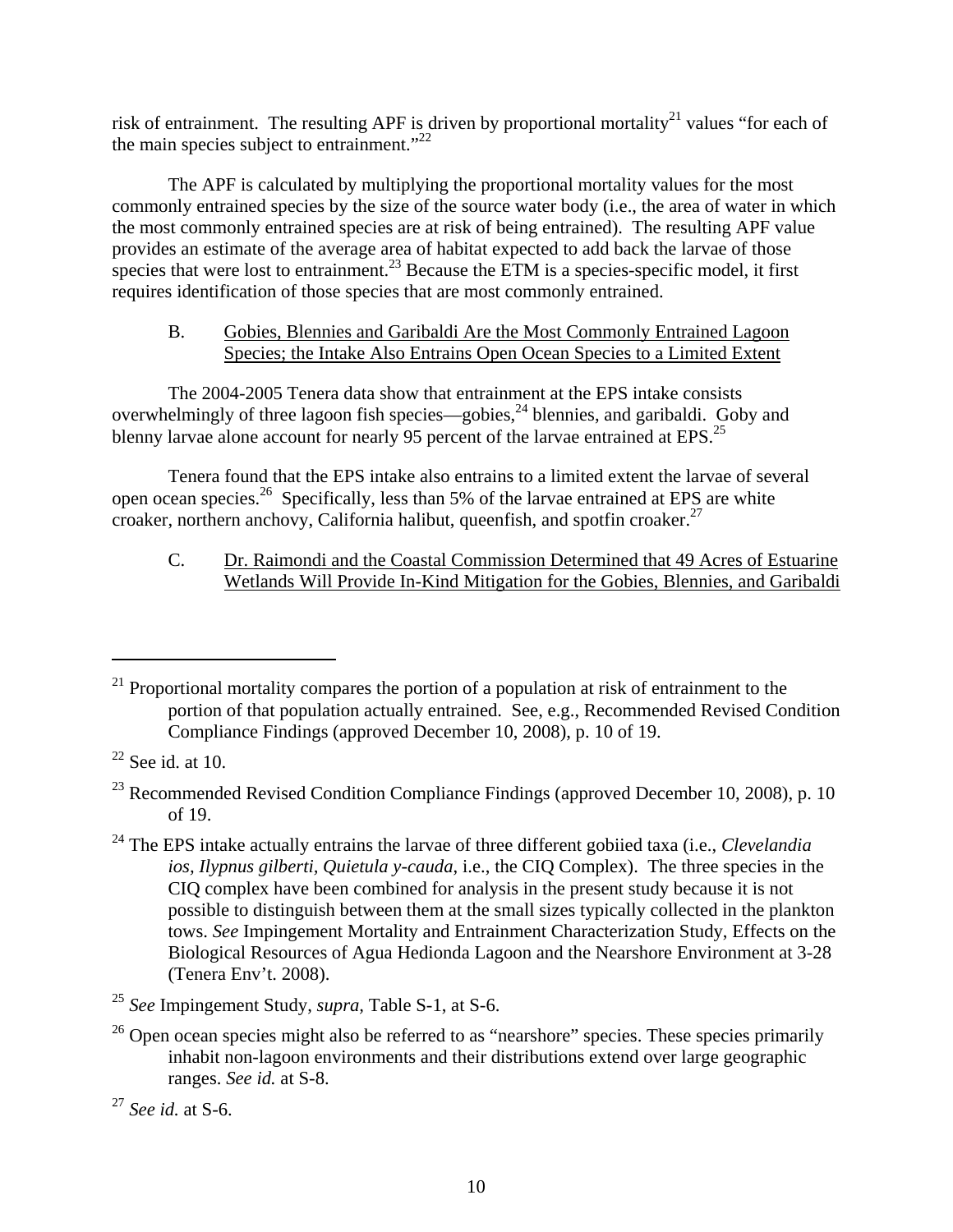The restoration site is expressly designed "to replace the numbers and types of species identified in the study as subject to entrainment."<sup>28</sup> In other words, the restoration site produces "in-kind" mitigation for the most commonly entrained lagoon species.

The concept of in-kind mitigation is straightforward: for all of the larvae of a given species that are entrained by the intake, the restoration site is large enough, and incorporates the essential design features, to produce a similar number of larvae for that species. For instance, if an intake entrains 100 goby larvae in a given year, the restoration site will offset that loss by providing habitat capable of producing about 100 goby larvae.

The Marine Life Mitigation Plan ("MLMP") requires Poseidon to create or restore up to 49 acres of estuarine habitat to provide in-kind mitigation for the three most commonly entrained lagoon species. Based on Dr. Raimondi's analysis, this mitigation acreage is sufficient to offset the potential CDP entrainment of goby, blenny and/or garibaldi larvae.

| <b>Lagoon Species</b> | <b>Proportional Mortality</b> |  |  |  |  |
|-----------------------|-------------------------------|--|--|--|--|
| Gobies                | 21.6%                         |  |  |  |  |
| <b>Blennies</b>       | 8.6%                          |  |  |  |  |
| Garibaldi             | 6.5%                          |  |  |  |  |
| Average               | $12.2\%$                      |  |  |  |  |

APF (Lagoon Species) = Pm x SWB APF (Lagoon Species) =  $12.2\%$  x 304 acres APF (Lagoon Species) = 37.1 acres  $\omega$  50% confidence level APF (Lagoon Species) = 49 acres  $\omega$  80% confidence level

D. Dr. Raimondi and the Coastal Commission Determined that 6.4 Acres of Estuarine Wetlands Will Provide Mitigation for the Most Commonly Entrained Open Ocean Species

The MLMP requires Poseidon to create or restore 6.4 acres of estuarine wetland to provide out-of-kind mitigation for the entrained open ocean species. The MLMP is based on the understanding that this additional acreage will fully offset the potential CDP entrainment of open-ocean species. In light of the difficulty of creating new open-ocean habitat, and also the desirability of providing additional coastal wetlands, Dr. Raimondi determined that the area of the open-ocean for which production was foregone should be replaced with out-of-kind coastal wetlands. Based on his methodologies, Dr. Raimondi concluded that these 6.4 acres will provide habitat and service in sufficient quantities to mitigate for the most commonly entrained openocean larvae.

| <b>Open Ocean Species</b> | <b>Proportional Mortality</b> |
|---------------------------|-------------------------------|
| <b>White Croaker</b>      | $0.1\%$                       |
| <b>Northern Anchovy</b>   | 0.14%                         |
| California Halibut        | $0.17\%$                      |

<sup>28</sup> Recommended Revised Condition Compliance Findings, *supra, at* 12.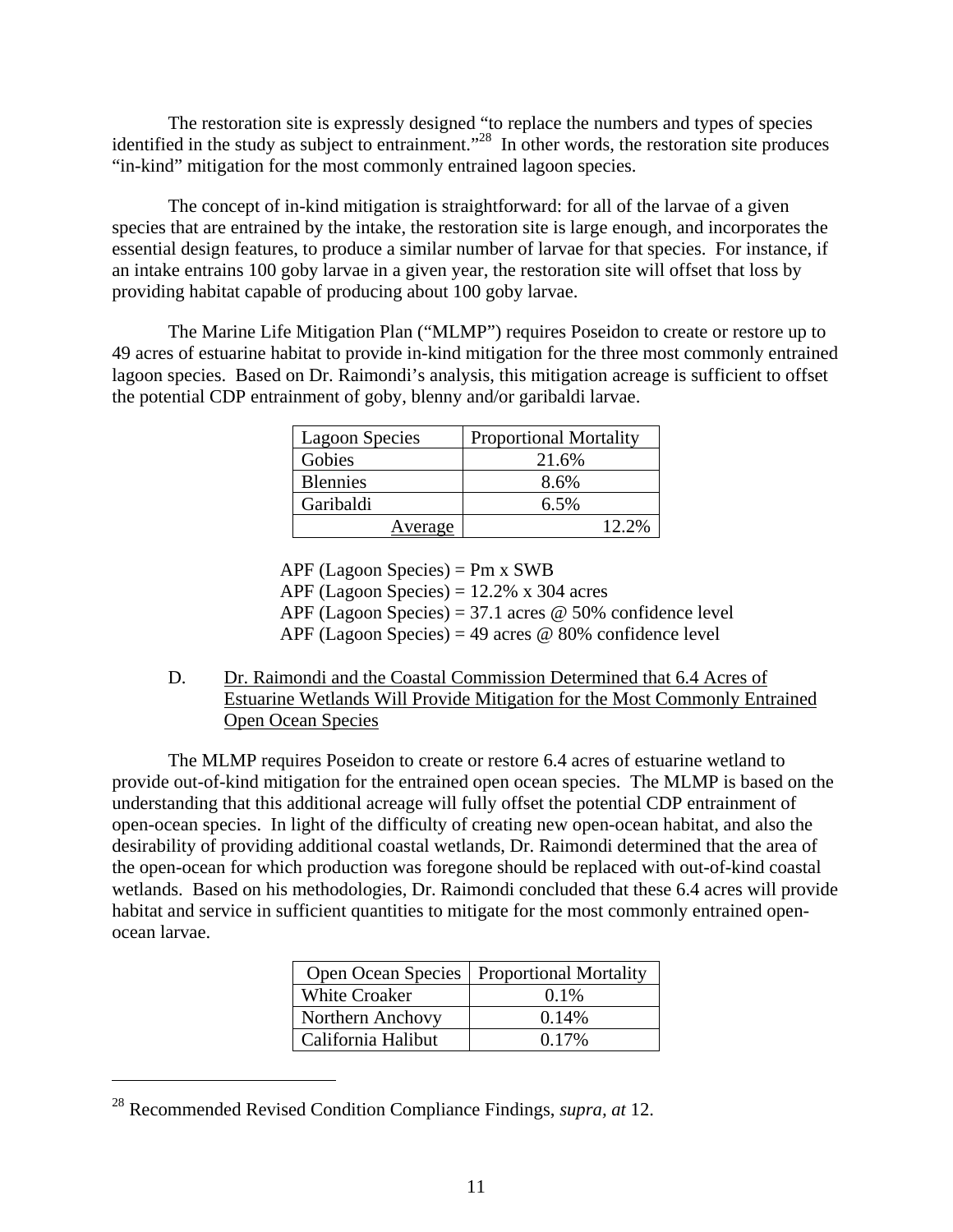| Queenfish              | 0.37% |
|------------------------|-------|
| <b>Spotfin Croaker</b> | 0.63% |
| Average                | 0.29% |

APF (Open Ocean Species) = Pm x SWB APF (Open Ocean Species) =  $0.29\%$  x 22,000 acres x  $1/10^{29}$ APF (Open Ocean Species) =  $6.4$  acres @ 80% confidence level

# **IV. FISH PRODUCTION IN THE PROPOSED WETLANDS THAT IS NOT EARMARKED FOR ENTRAINMENT MITIGATION IS AVAILABLE FOR IMPINGEMENT MITIGATION**

A. 49 Acres of Fish Biomass Other than Gobies, Blennies, and Garibaldi Is Available for Impingement Mitigation; Similarly, 6.4 Acres of Fish Biomass Other than the Five Open-Ocean Species Is Available for Impingement Mitigation

It would be incorrect to assume that the planned wetlands will produce only larvae and other life stages for the species subject to the ETM/APF calculations. General ecological principles and scientific understanding indicate that the benefits of the wetlands will be broader than that. $30 \text{ In addition to producing the larvae of entrained species, the mitigation wetlands will}$ be capable of sustaining many other forms of life as well. These other life forms will include diverse assemblages of plants, birds, invertebrates, mammals, as well as fish.<sup>31</sup>

The issue explored by the undersigned Mr. Nordby is whether these benefits can be expected to compensate for potential impingement. Relying on previous studies of fish productivity in coastal southern California wetlands, Mr. Nordby concluded that such benefit is very likely to be present. The key to this evaluation is to determine whether and to what extent:

- Fish other than gobies, blennies and garibaldi and other entrained lagoon species will be produced and supported in 49 acres of the wetlands.
- Fish other than the most commonly entrained open-ocean species (i.e., white croaker, northern anchovy, California halibut, queenfish and spotfin croaker) will be produced and supported in 6.4 acres of the wetlands.

1

 $^{29}$  Based on the assumption that "successfully restored wetland habitat would be ten times more productive than a similar area of nearshore ocean waters," the Coastal Commission adjusted the out-of-kind mitigation acreage requirement by a factor of 10. *See* Recommended Revised Condition Compliance Findings (approved December 10, 2008), p. 14 of 19.

<sup>30</sup> *See, e.g.*, Section II, *supra*.

 $31$  The MLMP's biological performance standards anticipate some of these benefits and—via rigorous monitoring and enforcement provisions—ensure that the mitigation site will consist of specific biological attributes (e.g., species densities, vegetation cover, etc.).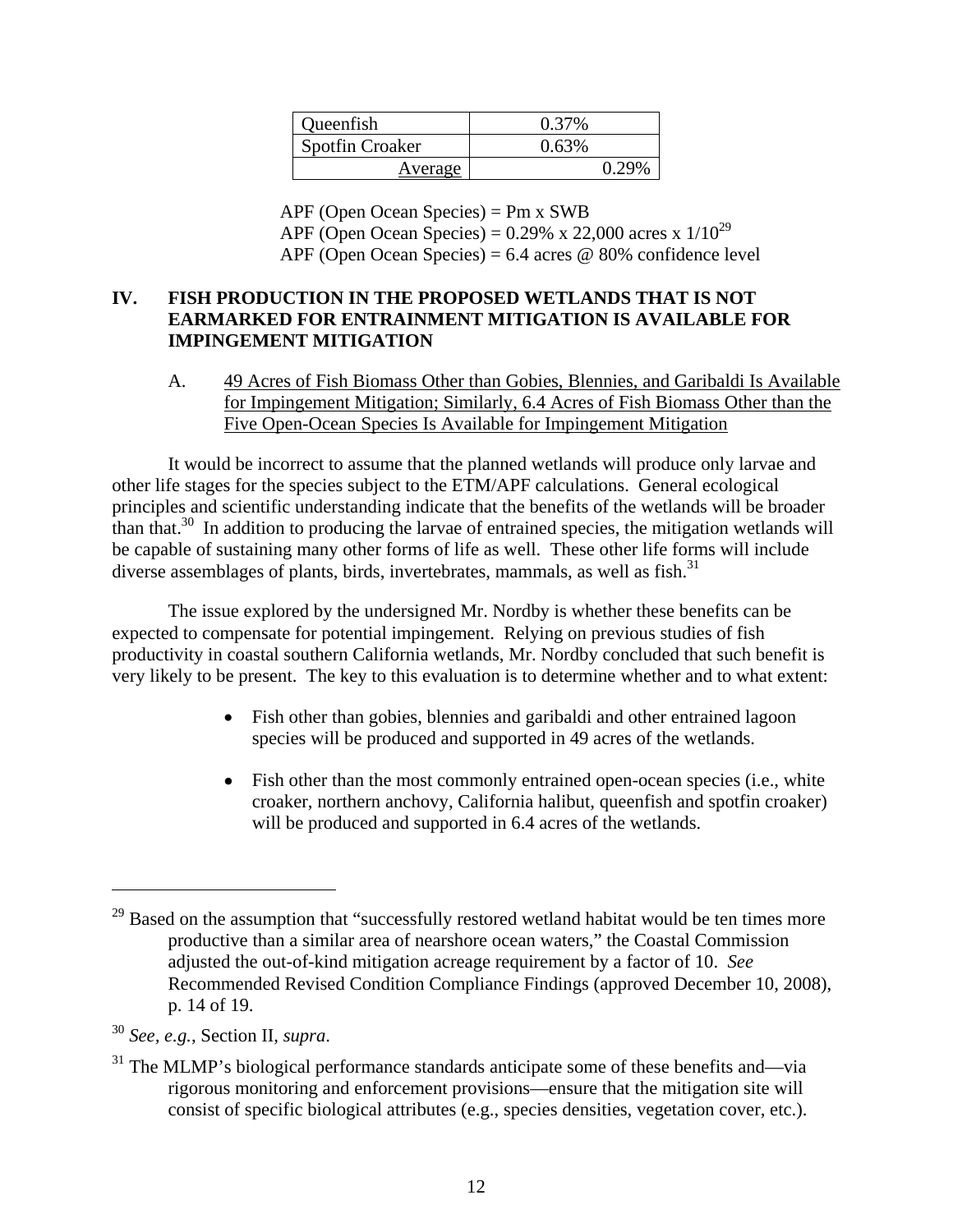#### B. Prior Studies Suggest that the Proposed Wetlands Will Produce at Least 150 kg WW/year of Fish Biomass

Fish production estimates from Allen (1980) provide a reasonable basis upon which to estimate the productivity of the intertidal mudflats and subtidal habitats that will be included in the planned mitigation wetlands. Allen surveyed the littoral zone of the Upper Newport Bay, reporting fish productivity values for a variety of species. These values are considered reasonable proxies for those portions of the planned wetlands that will consist of intertidal mudflats and subtidal habitats. It is expected that at least 40 percent, or 22 acres, of the planned wetlands will be of this kind. While the balance of the planned wetlands also will be productive, we do not have a quantitative assessment of this productivity, rendering our analysis conservative in this respect. Allen estimated fish production of about 150 kg WW/acre/year for the kinds of intertidal mudflats and subtidal habitats to be included in the planned wetlands.<sup>32</sup>

#### C. Allen's Productivity Estimate Is Conservative

According to Allen, his study calculated a productivity value that was "undoubtedly an underestimate"<sup>33</sup> for at least two principal reasons. First, "the largest species of the system, adult *Mugil cephalus* [i.e., striped mullet] [] was not represented in the production estimates due to inadequate sampling."34 Second, density estimates for some species of littoral fishes are particularly difficult to obtain. Allen noted that these "difficult to obtain…species include small, burrow-inhabiting fishes of the family *Goibiidae* [i.e., gobies] and other small benthic fishes...which escape under a seine or through the mesh of various nets.<sup>35</sup> While the six bag seines that Allen employed "were very effective (99%) at capturing *A. affinis*,"36 these bag seines had a "low efficiency" for capturing the gobiid (*Clevelandia ios*).

In addition, Allen used small square enclosures with an anesthetic with the intent of sampling small burrow inhabiting fishes, especially gobies. Despite this additional sampling, this led to a "large under-estimate" of gobiid density.<sup>37</sup> This is further underscored by the Supplemental Fish Studies in Aqua Hedionda Lagoon, 2005<sup>38</sup> where both density and total biomass of gobies were substantially greater than the results from Allen. Using block nets and

 $^{32}$  *I.e.*, 9.35 g DW/m<sup>2</sup>/yr = 37.4 g WW/m<sup>2</sup>/yr = 151.4 kg WW/acre/yr.

<sup>33</sup> Larry G. Allen, *supra*, at 786.

<sup>34</sup> *Id*.

<sup>35</sup> *Id.* at 785.

<sup>36</sup> *Id*.

<sup>37</sup> *Id*.

<sup>&</sup>lt;sup>38</sup> Cabrillo Power I LLC, Encina Power Station: Clean Water Act Section 316(b) Impingement Mortality and Entrainment Characterization Study: Effects on the Biological Resources of Agua Hedionda Lagoon and the Nearshore Ocean Environment, Appendix C, January 2008, Tenera Environmental Lafayette, CA at C-1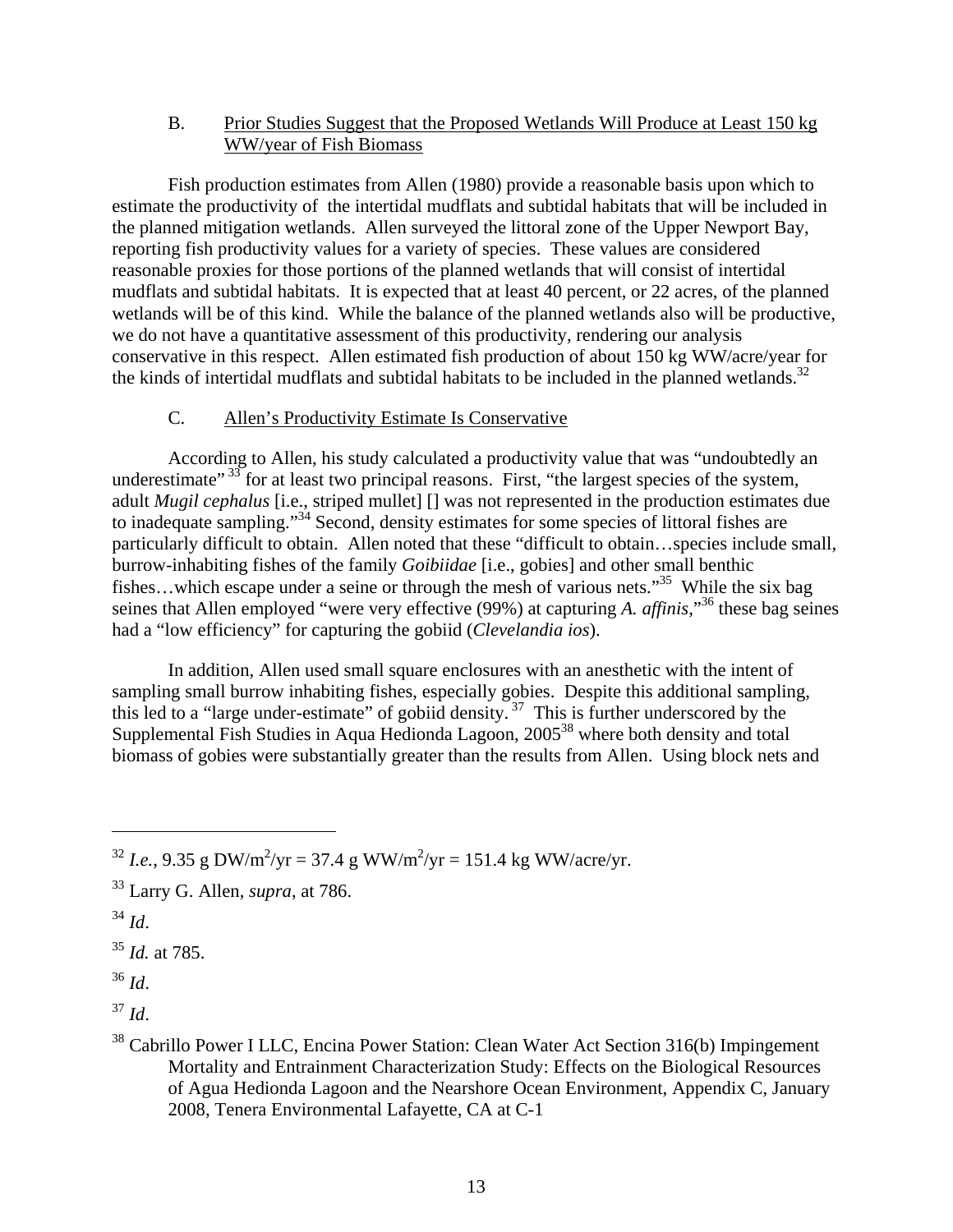repeated beach seine hauls, Nordby and Zedler also reported large numbers of goby collected describing arrow goby as numerically dominant.<sup>39</sup>

The fact that Allen under-sampled gobies and other difficult-to-catch species is important because it informs the conclusions that he reached. Specifically, Allen's productivity value does not reflect the productivity of all fishes in Upper Newport Bay. For instance, although gobies exist in the surveyed area,<sup>40</sup> they were not captured in the bag seines. Instead, his value represents an estimate of the productivity of only those fish that Allen caught. In this respect, Allen's productivity estimate is an underestimate and conservative.

## D. Species Other Than Gobies, Blennies and Garibaldi Account for More than 99 Percent of Allen's Overall Productivity Estimate

In Table 2 of his report (reproduced below), Allen lists the number and weight of each species that he caught during his one-year sampling period (January 1978 to January 1979). His productivity number is based exclusively on the 32 species listed in the table:

| <b>Species</b>         | <b>Common Name</b>   | No.   | Weight<br>$\left( \mathbf{g} \right)$ | $%$ No. | % Weight |
|------------------------|----------------------|-------|---------------------------------------|---------|----------|
| Atherinops affinis     | Topsmelt             | 42591 | 82665                                 | 76.66%  | 79.86%   |
| Fundulus parvipinnis   | California killifish | 6722  | 7920.5                                | 12.10%  | 7.65%    |
| Gambusia affinis       | Mosquitofish         | 3077  | 1066.1                                | 5.54%   | 1.03%    |
| Clevelandia ios        | Arrow goby           | 1334  | 312.7                                 | 2.40%   | 0.30%    |
| Anchoa compressa       | Deep body anchovy    | 684   | 7474.1                                | 1.23%   | 7.22%    |
| Cymatogaster aggregata | Shiner perch         | 223   | 690.6                                 | 0.40%   | 0.67%    |
| Gillichthys mirabilis  | Longjaw mudsucker    | 203   | 426.3                                 | 0.37%   | 0.41%    |
| Anchoa delicatissima   | Slough anchovy       | 195   | 471                                   | 0.35%   | 0.46%    |
| Mugil cephalus         | Striped mullet       | 132   | 1206.9                                | 0.24%   | 1.17%    |
| Engraulis mordax       | Northern anchovy     | 113   | 155.2                                 | 0.20%   | 0.15%    |
| Leuresthes tenuis      | California grunion   | 88    | 60.1                                  | 0.16%   | 0.06%    |
| Quietula y-cauda       | Shadow goby          | 53    | 25.1                                  | 0.10%   | 0.02%    |

<sup>39</sup> Christopher S. Nordby and Joy B. Zedler, *Responses of Fish and Macrobenthic Assemblages to Hydrologic Disturbances in Tijuana Estuary and Los Penasquitos Lagoon, California*, 14 Estuaries 80, 85 (1991).

<sup>&</sup>lt;sup>40</sup> Although difficult to catch, it is likely that gobies exist in Upper Newport Bay. First, Allen caught gobies during the sampling period (i.e., Shadow goby, Cheekspot goby, and Yellowfin goby). Second, Upper Newport Bay is similar to Agua Hedionda Lagoon. Because AHL supports a large goby population, it is likely that Upper Newport Bay does as well. Nordby and Zedler's work supports this point.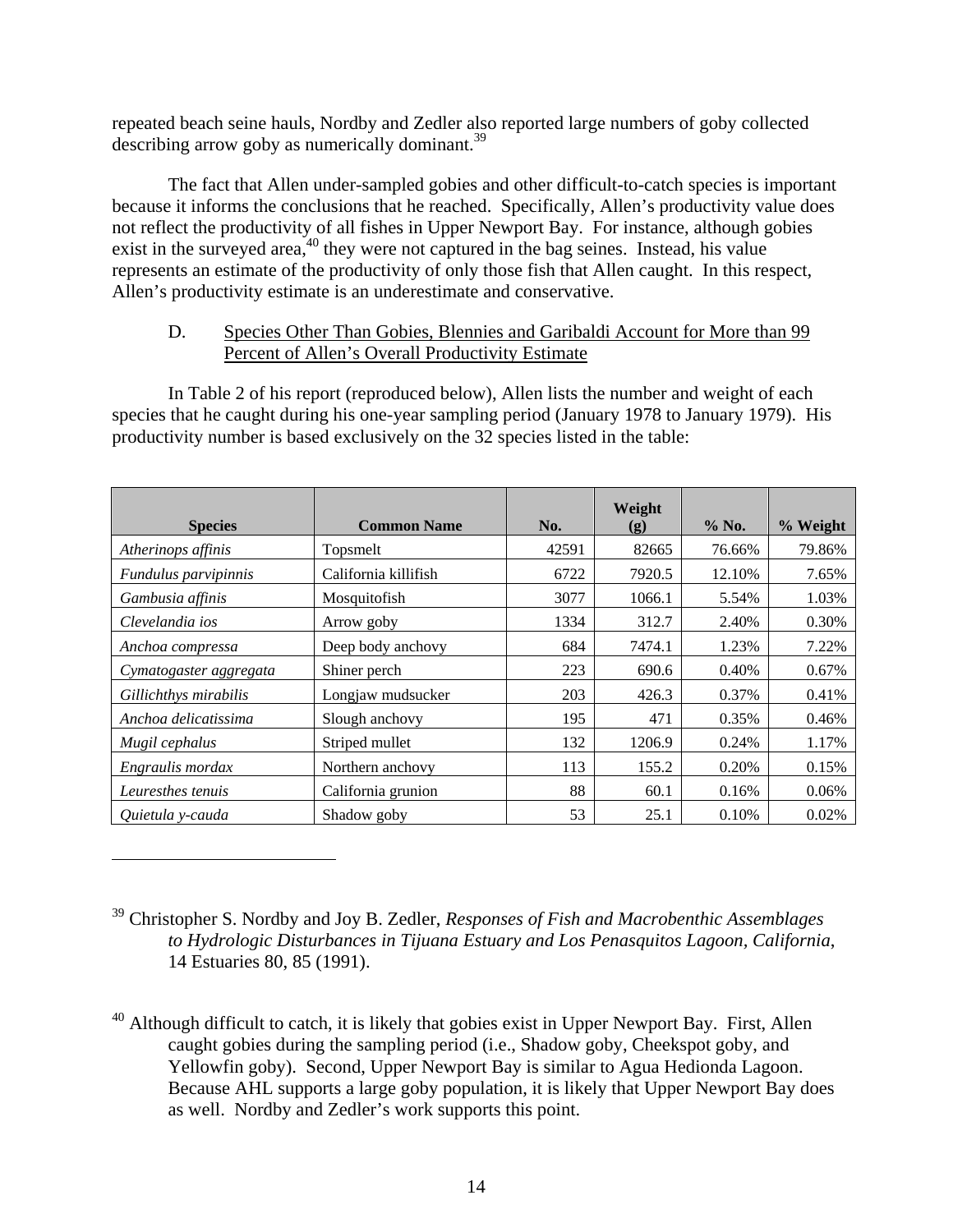|                           |                          |                | Weight                      |       |          |
|---------------------------|--------------------------|----------------|-----------------------------|-------|----------|
| <b>Species</b>            | <b>Common Name</b>       | No.            | $\left( \mathbf{g} \right)$ | % No. | % Weight |
| Ilypnus gilberti          | Cheekspot goby           | 38             | 8.1                         | 0.07% | 0.01%    |
| Lepomis cyanellus         | Green sunfish            | 32             | 54.5                        | 0.06% | 0.05%    |
| Syngnathus auliscus       | Barred pipefish          | 20             | 16.1                        | 0.04% | 0.02%    |
| Hypsopsetta guttulata     | Diamond turbot           | 19             | 36.1                        | 0.03% | 0.03%    |
| Lepomis macrochirus       | Bluegill                 | 8              | 34.4                        | 0.01% | 0.03%    |
| Syngnathus leptorhynchus  | Bay pipefish             | 8              | 13                          | 0.01% | 0.01%    |
| Leptocottus armatus       | Pacific staghorn sculpin | 4              | 7.3                         | 0.01% | 0.01%    |
| Acanthogobius flavimanus  | Yellowfin goby           | 3              | 4.5                         | 0.01% | 0.00%    |
| Paralichthys californicus | California halibut       | $\overline{2}$ | 5.4                         | 0.00% | 0.01%    |
| Pimephales promelas       | Flathead minnow          | $\overline{2}$ | 0.2                         | 0.00% | $0.00\%$ |
| Cynoscion nobilis         | White seabass            | 1              | 6.6                         | 0.00% | 0.01%    |
| Girella nigricans         | Opaleye                  | 1              | 0.4                         | 0.00% | 0.00%    |
| Morone saxatilis          | Striped bass             | 1              | 317.1                       | 0.00% | 0.31%    |
| Mustelus californicus     | Grey smoothhound shark   | 1              | 58                          | 0.00% | 0.06%    |
| Porichthys myriaster      | Specklefin midshipman    | 1              | 0.1                         | 0.00% | 0.00%    |
| Seriphus politus          | Queen croaker            | 1              | 0.3                         | 0.00% | 0.00%    |
| Sphyraena argentea        | Pacific barracuda        | 1              | 4.2                         | 0.00% | 0.00%    |
| Symphurus atricauda       | California tonguefish    | 1              | 0.2                         | 0.00% | $0.00\%$ |
| Umbrina roncador          | Yellowfin croaker        |                | 44.2                        | 0.00% | 0.04%    |
| Urolophus halleri         | Round stringray          | 1              | 430                         | 0.00% | 0.42%    |
| Totals                    |                          | 55,561         | 103,514.3                   |       |          |

The last column in the table above, entitled "% Weight" is calculated for each species by dividing the total dry weight value recorded for that species during the entire year-long sampling period by the total dry weight recorded for all species (last row, column 3). This value represents the percentage of the biomass productivity value (i.e, 150 kg/acre/year) that is attributable to the listed species. For instance, Allen notes that the topsmelt greatly predominated in biomass (79.9%) and accounts for approximately 80% of the total production.

> 1. The most commonly entrained lagoon species combine to account for only 0.33 percent of the total biomass productivity.

While the goby constitutes fully 61% of the larvae entrained at EPS, it contributes only 0.33% to the total biomass production observed by Allen.<sup>41</sup> Neither the blenny nor the garibaldi were reported in Allen's study.

> 2. The most commonly entrained open ocean species combine to account for only 7.83 percent of the total biomass productivity.

<u>.</u>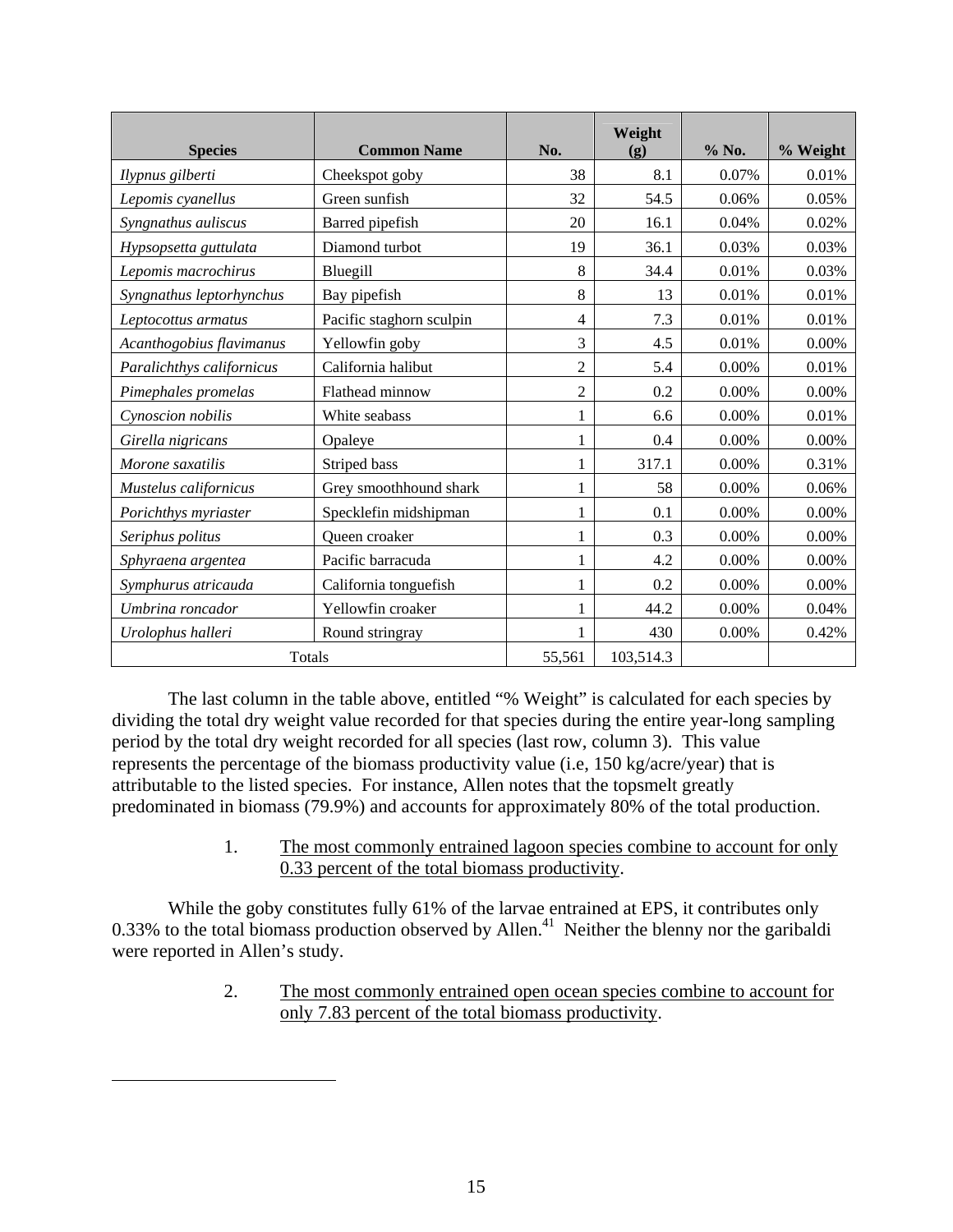Three different anchovy taxa collectively contribute 7.83% to the total biomass production reported by Allen, while the California halibut contributes a mere 0.01%. The white croaker, queenfish, and spotfin croaker were not reported in Allen's study.

Allen's overall productivity estimate is comprised principally of species, the biomass of which can be used to offset potential CDP impingement. It is reasonable to assume that the proposed wetlands will include intertidal mudflats and subtidal habitats capable of productivity values and species diversity comparable to Upper Newport Bay. Thus, these intertidal mudflats and subtidal habitats likely will produce similar quantities of fish biomass (i.e., 150 kg/acre/year). The biomass from these species is largely available to offset potential CDP impingement.

#### E. The Restoration Wetlands Will Produce Enough Fish Biomass from Fish Not Already Counted Toward Entrainment Mitigation to Offset Potential CDP Impingement

On March 18, 2009, the undersigned Mr. Chris Nordby submitted a statement to the Regional Board in which he concluded that, "Poseidon's mitigation project will offset fully the CDP's estimated stand-alone impingement."42 To reach this conclusion, Mr. Nordby compared various estimates of potential CDP impingement with Allen's conservative productivity value (150 kg DW/year).

Assuming impingement of 4.7 kg/day of fish biomass—a conservative, and perhaps unrealistically high, estimate as described in Chapter 5 of the Minimization Plan and Attachments 5 and 9 thereto—11.5 acres of intertidal mudflats and subtidal habitats capable of productivity and species diversity comparable to Upper Newport Bay will provide full impingement mitigation. 43 The MLMP provides, as a minimum standard, that the wetland restoration site(s) must restore "extensive intertidal and subtidal areas."<sup>44</sup> Poseidon intends to create or restore at least 11.5 acres of such habitat, among the 55.4 acres proposed in the Minimization Plan and MLMP. Assuming, conservatively, that the CDP will result in the impingement of 1715.5 kg/year of fish biomass (i.e., 4.7 kg/day), full mitigation will be assured

1

<sup>42</sup> *See* Minimization Plan Attachment 7, "Mitigation Computation Based on Impingement Assessment," (March, 18, 2009), at p. 1.

 $43$  Mr. Nordby assumed that 100% of Allen's productivity estimate could be applied to offset the CDP's impingement. Since gobies account for 0.33% of Allen's productivity estimate and Poseidon cannot claim impingement mitigation credit for this productivity in the 49 acres. Since anchovies and halibut account for 7.83% of the productivity value, Poseidon cannot claim impingement credit for this productivity in the 6.4 acres. As a result, Nordby's estimates were adjusted slightly to reflect the fact that only 99.67% of the productivity estimate can be used to offset the CDP's impingement in the 49 acres while 92.18% of the estimate can be used to offset the CDP's impingement in the 6.4 acres. These minor differences produce essentially the same acreage estimate that Mr. Nordby identified in Attachment 7. At 4.7 kg/day, the mitigation obligation increases from 11.3 to 11.5 acres.

<sup>44</sup> *See* MLMP § 3.1(b).